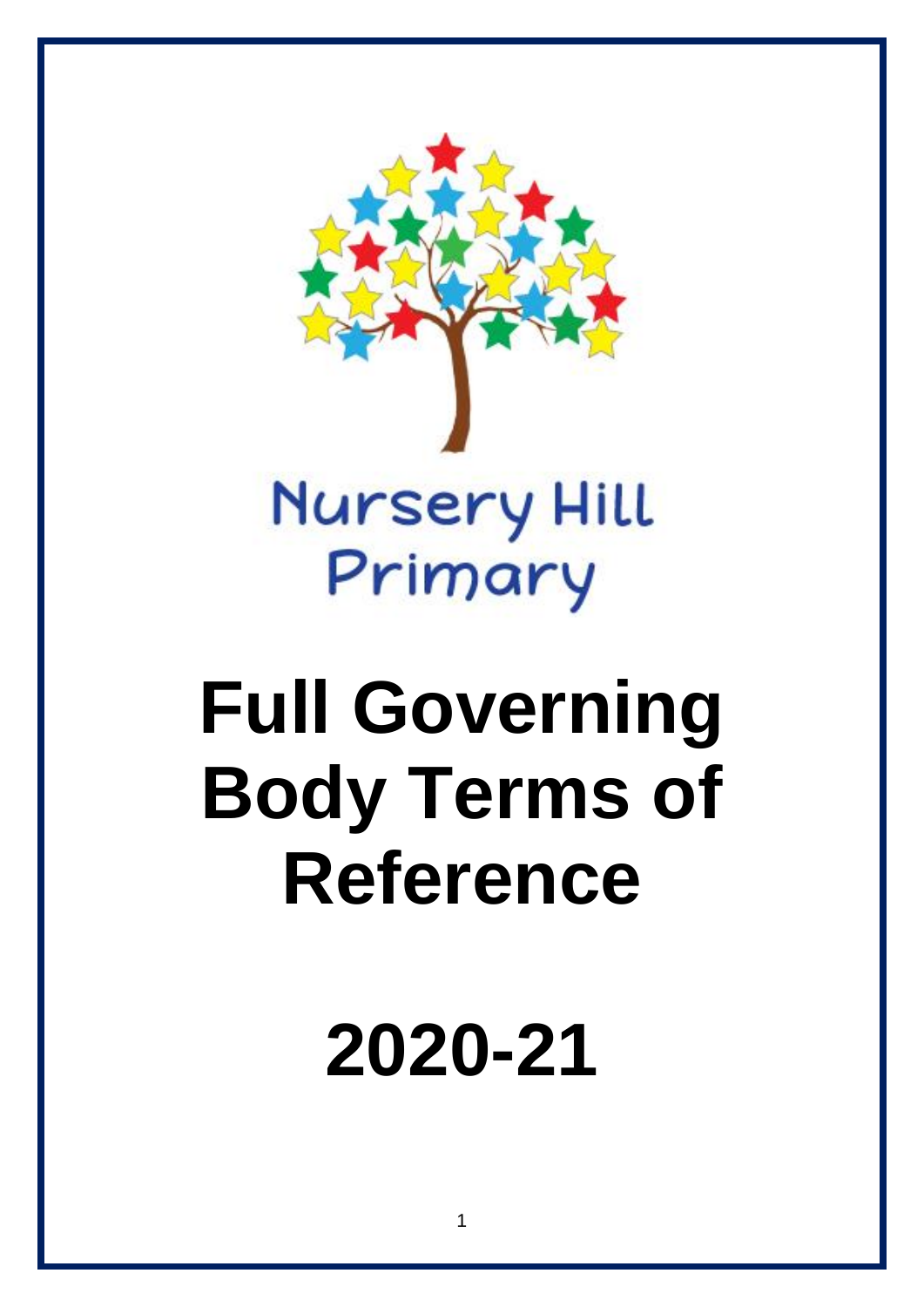#### **1 Introduction**

a) This document has been developed to clarify the responsibilities and powers of governors and staff employed at the school in respect of key aspects of the management of the School and to ensure compliance with legal requirements and where appropriate, Local Education Authority policies.

b) The delegations set out in this scheme are delegated to specific committees and also governors unless directed or agreed by the Governing Body.

c) Subject to clause 4 below, delegations cannot be exercised other than by the designated committee or individual unless otherwise directed or agreed by the Governing Body.

d) The Chair, or in the absence of the Chair, Vice-Chair has power to carry out functions of the Governing Body if a delay in exercising a function is likely to be seriously detrimental to the interests of the School, a pupil at the School or their parents, or a person who works in the School. However, this power does not include matters relating to the alteration and closure of the School, a change of school category, approval of budget, disciplines policies and admissions.

e) In the absence or incapacity of the Head Teacher, the delegations to the Head Teacher stand delegated to the Deputy Head Teacher unless otherwise directed or agreed by the Governing Body. In the absence or incapacity of a post holder other than the Head Teacher, the delegations stand delegated to the Head Teacher unless otherwise directed or agreed by the Governing Body.

f) Instead of exercising their delegated powers a post holder or a committee may refer the matter to the appropriate committee or Governing Body.

g) For the avoidance of doubt, the Governing Body may, at its discretion, exercise any of the powers delegated by this scheme to a committee or post holder

h) This document will be reviewed at the first meeting in each academic year and is made without prejudice to the powers and duties of the Governing Body and its committees.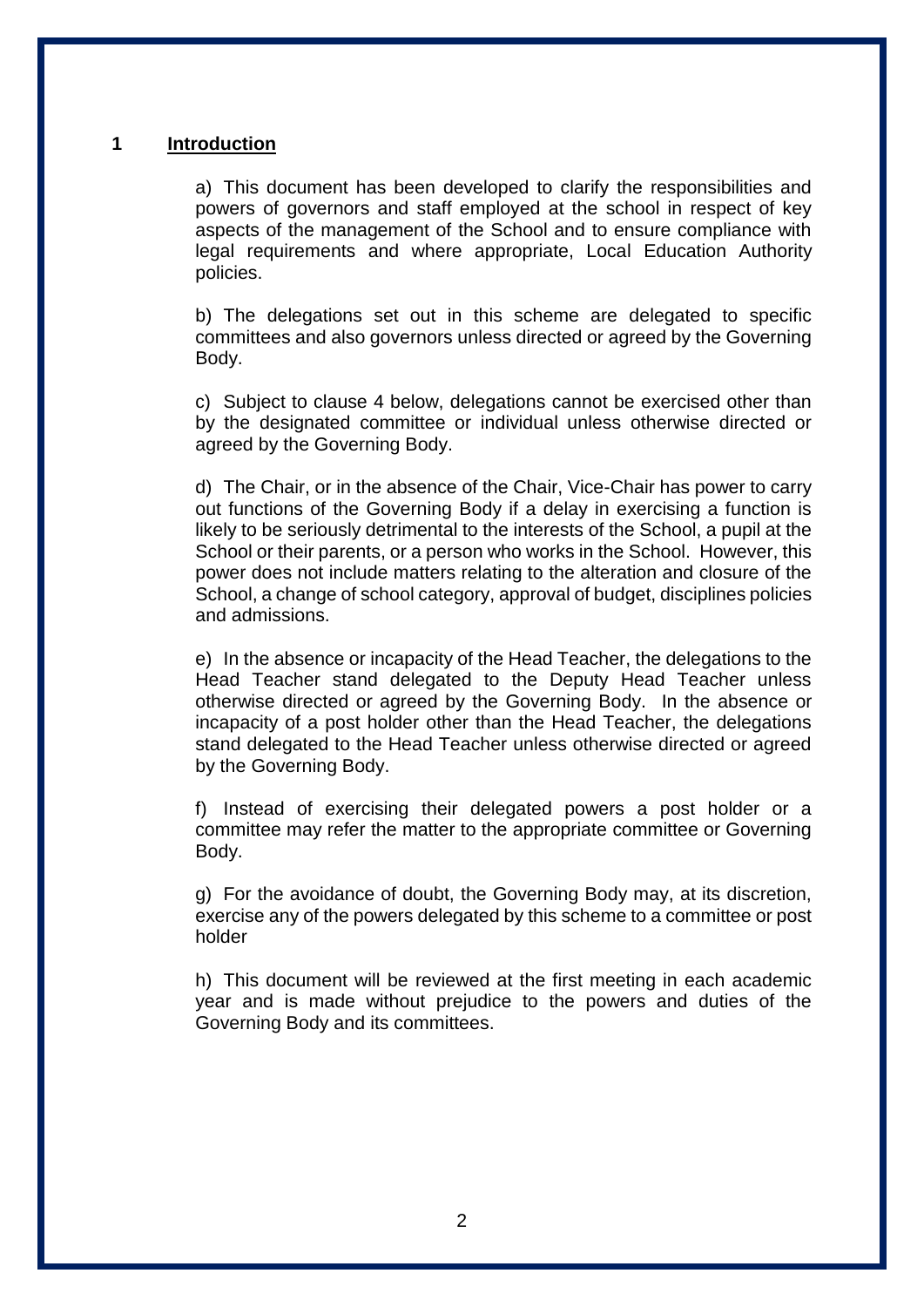## **2 Powers to be exercised only by the Full Governing Body**

The following powers will be exercised only by the Full Governing Body:

- 1. Co-op or appoint persons on to the Governing Body
- 2. Elect or remove the Chair or Vice-Chair of the Governing Body
- 3. Decide of the scheme of delegation of powers and responsibilities
- 4. Approve the changes to the School session times and dates
- 5. Appoint a Head Teacher or Deputy Head Teacher
- 6. Adopt and review the home-school agreement
- 7. Approve the budget
- 8. Approve the School policy for sex education
- 9. Approve the School policy for charging and remissions
- 10. Approve the School behaviour policy
- 11. Approve the School policy for Health and Safety
- 12. Approve the School LIP
- 13. Ensure that the National Curriculum is implemented

14. Ensure that religious education and daily collective worship is provided

15. Ensure a balance in the presentation of political issues in the curriculum

- 16. Approve staffing levels
- 17. To agree on a policy and protocol for Governor visits to school

## **3. Procedure at Governing Body Meetings**

3.1 Quorum for Governing Body Meetings

a) The quorum for any Governing Body meeting and vote is on half (rounded up to the nearest whole number) of the complete membership of the Governing Body excluding vacancies.

b) Voting – every question to be decided at a Governing Body meeting shall be determined by a majority of votes of those governors present and voting. If there is an equal number of votes, the Chair (or person acting as Chair – provided that they are a governor) has a second and casting vote.

### 3.2 Minutes and Papers

a) The Clerk shall ensure that minutes are drawn up, approved by the Governing Body and are signed by the Chair at the next meeting.

b) Except to the extent that the Governing Body considers them to be confidential, the Governing Body will make available for inspection to any interested person a copy of the agenda, signed minutes and reports or papers considered at the meeting as soon as is reasonably practicable.

3.3 Restrictions on persons taking part in proceedings of Governing Body meetings and Committees.